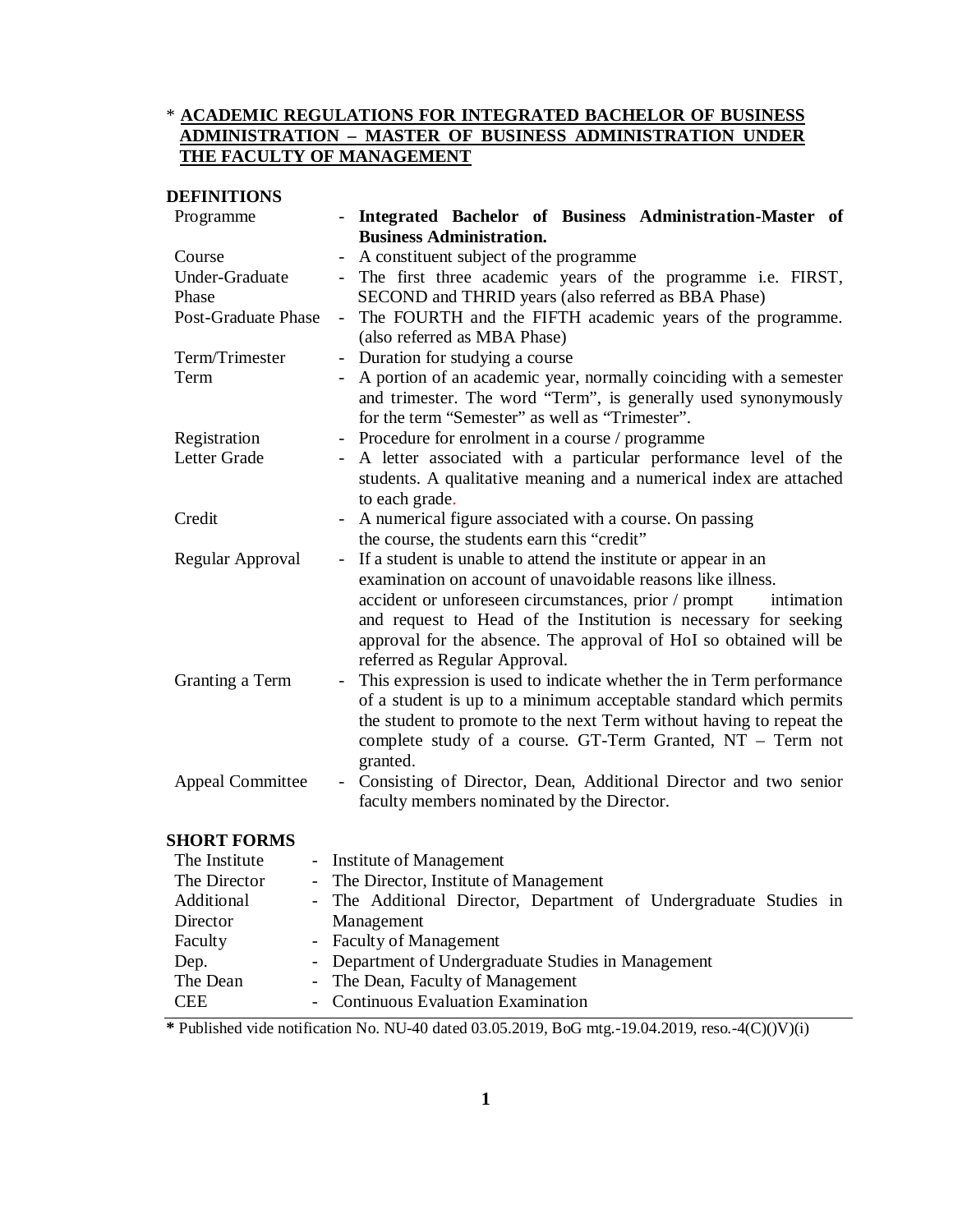| <b>TEE</b>                                         | - Term End Examination                                                 |  |
|----------------------------------------------------|------------------------------------------------------------------------|--|
| -IR                                                | - Initial Registration                                                 |  |
| <b>RPR</b>                                         | - Repeat Registration                                                  |  |
| <b>RS</b>                                          | - Repeat Registration for Studying all components of a course          |  |
| <b>RER</b>                                         | - Re - examination Registration                                        |  |
| <b>REC</b>                                         | - Re-examination Registration for continuous evaluation component of a |  |
|                                                    | course                                                                 |  |
| <b>RES</b>                                         | - Re-examination Registration for Term End Examination of a course     |  |
| <b>TGPA</b>                                        | - Term Grade Point Average                                             |  |
| <b>CGPA</b>                                        | - Cumulative Grade Point Average                                       |  |
| R.BM                                               | - Regulation of Integrated Bachelor of Business Administration-        |  |
| <b>Master of Business Administration programme</b> |                                                                        |  |

## **R.BM.1. THE PROGRAMME**

- **1.1. Structure:** It is a five year integrated dual degree programme in Management, an innovative programme that combines the undergraduate and post-graduate programmes – BBA & MBA. The first three years (Undergraduate Phase) comprise of nine terms (three terms in each year). The subsequent two years (Post-graduation Phase) comprise of six terms (three terms in each year). Each term is for a duration of approximately 12 weeks. The medium of instruction of the programme is English.
- **1.2. Exit Option:** The programme provides flexibility to the students to exit at the end of the third year with the degree of Bachelor of Business Administration subject to all relevant conditions are fulfilled.

## **R.BM.2. ELIGIBILITY OF ADMISSION**

## **2.1. For All-India Category**

- a) Candidates should have passed Higher Secondary Certificate (HSC) Examination  $(10+2)$  or any other equivalent examination from the schools located in India (including Gujarat State) and recognized by Nirma University, with minimum 60% aggregate marks **<sup>A</sup> at first attempt**.
- b) The age of the candidates shall be not more than 20 years as on 1st July of the year of admission. *[deleted vide 'A']*

## **2.2. For Gujarat Category**

- a) The candidate should have passed Higher Secondary Certificate (HSC) Examination (10+2) or any other equivalent examination recognized by Nirma University from the schools located within the State of Gujarat with minimum 90% aggregate marks at first attempt.
- $\leftrightarrow$  The age of the candidates shall be not more than 20 years as on 1st July of the year of admission. *[deleted vide 'A']*

**A** Amended by deletion and addition vide noti.No. NU-142 dated 11.10.2019, BoG mtg.-28.09.19, reso.-5(A)(ii)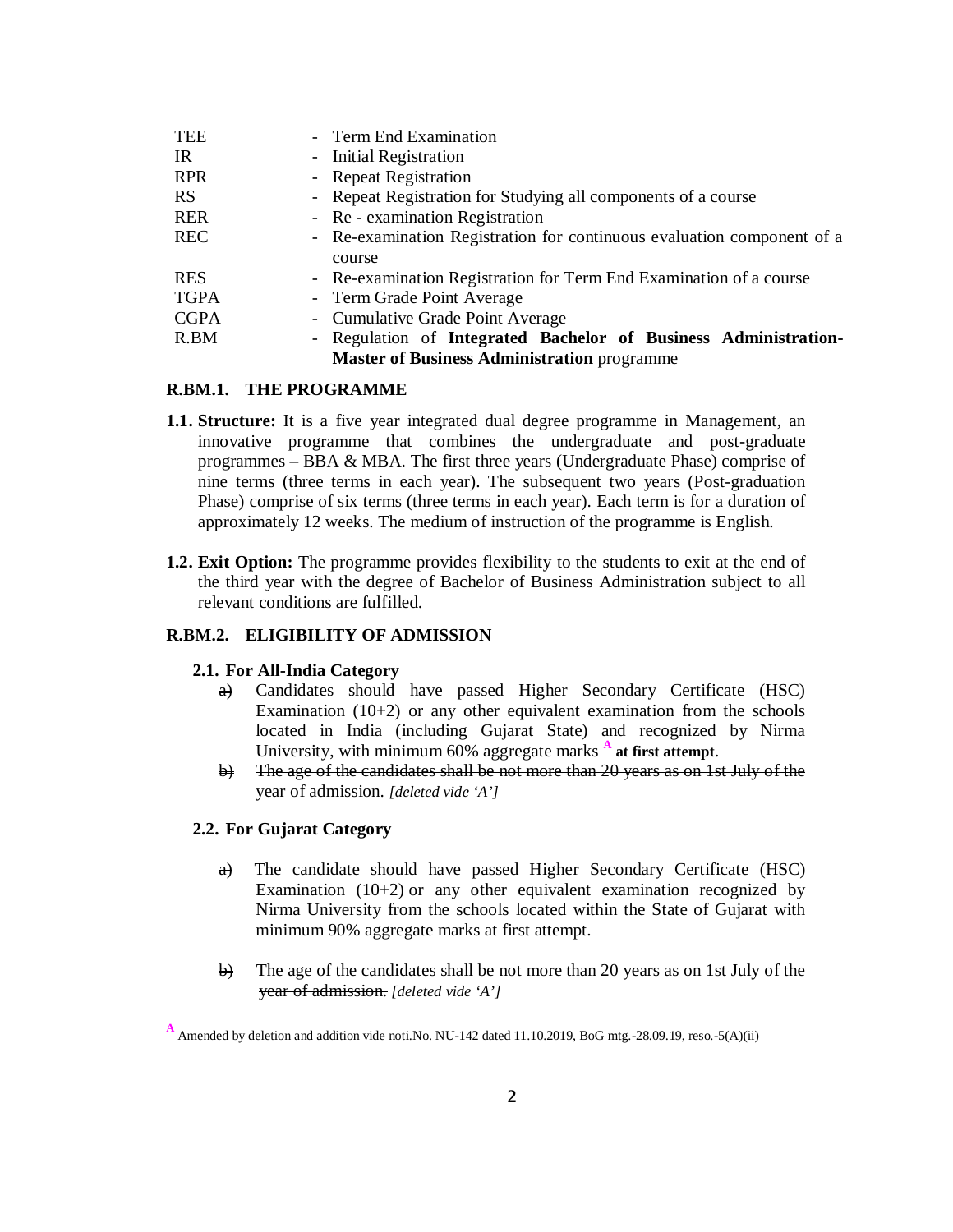#### **2.3. NRI (Self) Category/NRI Sponsored Category**

- a) Candidate should have passed Higher Secondary Certificate (HSC) Examination (10+2) or any other equivalent examination recognized by Nirma University **<sup>A</sup> at first attempt, with minimum 60% aggregate marks**.
- b) The age of the candidates shall be not more than 20 years as on 1st July of the year of admission. *[deleted vide 'A']*
- **2.4. Merit for the admission:** The method of determining the merit for the admission will be decided by the Director General, Nirma University from time to time depending upon the requirement.
- **R.BM.3. CATEGORIES OF COURSES:** The following categories of courses are offered in the programme:
	- **3.1. Credit Courses:** These are courses that have been considered for determining the students' academic performance in the programme. In order to qualify for the degree, the students are required to complete successfully prescribed credits. They are included in the schedules of various Terms/trimesters as per the Teaching Scheme in force from time to time. There are two types of Credit Courses;  $(1)$ Core Courses and (2) Elective Courses.
	- **3.2. Core Courses:** There are the compulsory courses as included in the Teaching Scheme. Elective courses are explained in para 3.2.
	- **3.3. Elective Courses:** There will be four types of Elective Courses:
		- a. **Specialization Electives:** These are the courses of different specialization areas. A student needs to study a minimum 18 Credit courses to get Major specialization in an area and 12 Credit courses to get Minor specialization in an area.
		- b. **General Electives:** These are the courses of general nature and shall not be considered against a particular specialization area
		- c. **Non-Specialization Electives:** These courses are not covered under particular area of specialization
		- d. **Sectoral Specialization Electives:** These courses belong to different Industrial Sectors.
		- e. **Enrichment Courses.** These are credit courses and included in the schedules of various Terms/trimesters. Enrichment Course generally follow the pedagogy of learning from experience and aims to develop certain specific skills. These courses will be normally conducted in a workshop mode.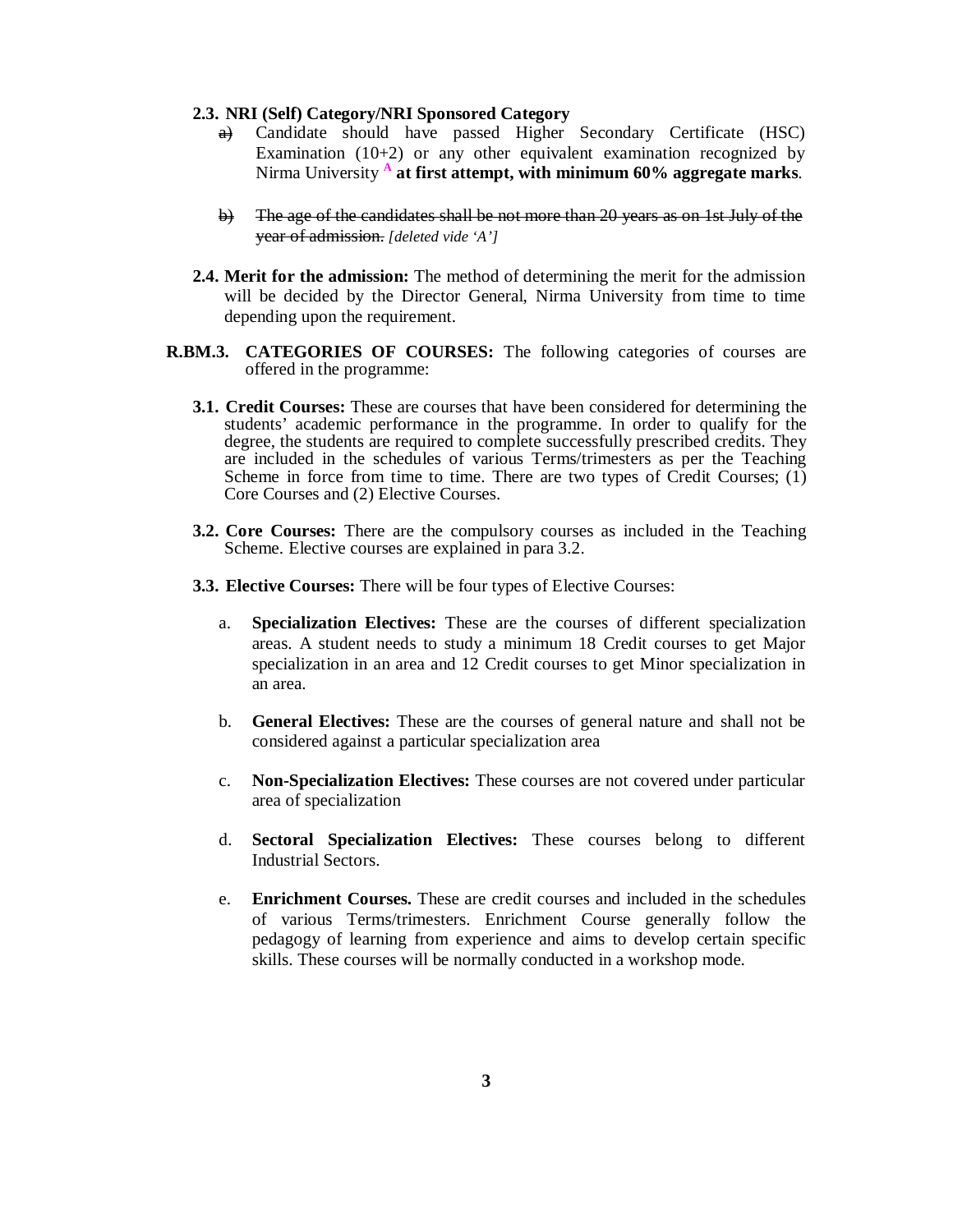**3.4. Supplementary Courses:** They are offered to the students to provide an additional exposure to certain skills/knowledge. They are not included in the regular schedule of the Terms. No credits are assigned to these courses. The Dean of the Faculty of Management is empowered to decide these courses, their curriculum, teaching and examination schemes, passing standards and such other matters as may be necessary for efficient conduct of the courses.

Hereafter, the Core and Elective Courses will be referred to simply as "courses". Enrichment courses and Supplementary courses will be specifically mentioned.

- **3.5. Summer Project(s)/Internship(s):** All students will have to complete summer project(s)/internship(s) of with a social or an industrial or business or service organization for a duration as prescribed in the Teaching and Examination Scheme.
- **3.6. Audit Courses:** These are optional courses. Audit courses not evaluated for the purpose of assessing the performance of the students and no grade will be awarded for these courses.

#### **R.BM.4. COMPONENTS OF A COURSE**

The academic schedule of the courses may consist of one or more of the following components with their respective scope as described.

- **4.1. Lecture:** Teaching learning processes conducted in real and virtual classrooms with various multi media aids.
- **4.2. Tutorial:** Lecture Sessions will be supported by Tutorial Sessions.
- **4.3. Project Work / Practical Work:** The students will be engaged in research or Practical Work pertaining to a course.

#### **4.4. Supplementary to classroom teaching:**

- $\overrightarrow{a}$  The students have to prepare research papers and present as a seminar.<br>  $\overrightarrow{b}$  Library Sessions: The students will be engaged in reading articles /
- Library Sessions: The students will be engaged in reading articles / books / reference material etc. as part of library hours.

#### **R.BM.5. TEACHING AND EXAMINATION SCHEME**

The teaching scheme for the course as a whole will be referred simply as Teaching Scheme.

The courses offered in each programme (term - wise) and their teaching schemes are given in the Term Schedules approved by the Academic Council from time to time. The schemes show the various courses, distribution of teaching hours, course component/s, examinations, component weightage and credits allotted to each course.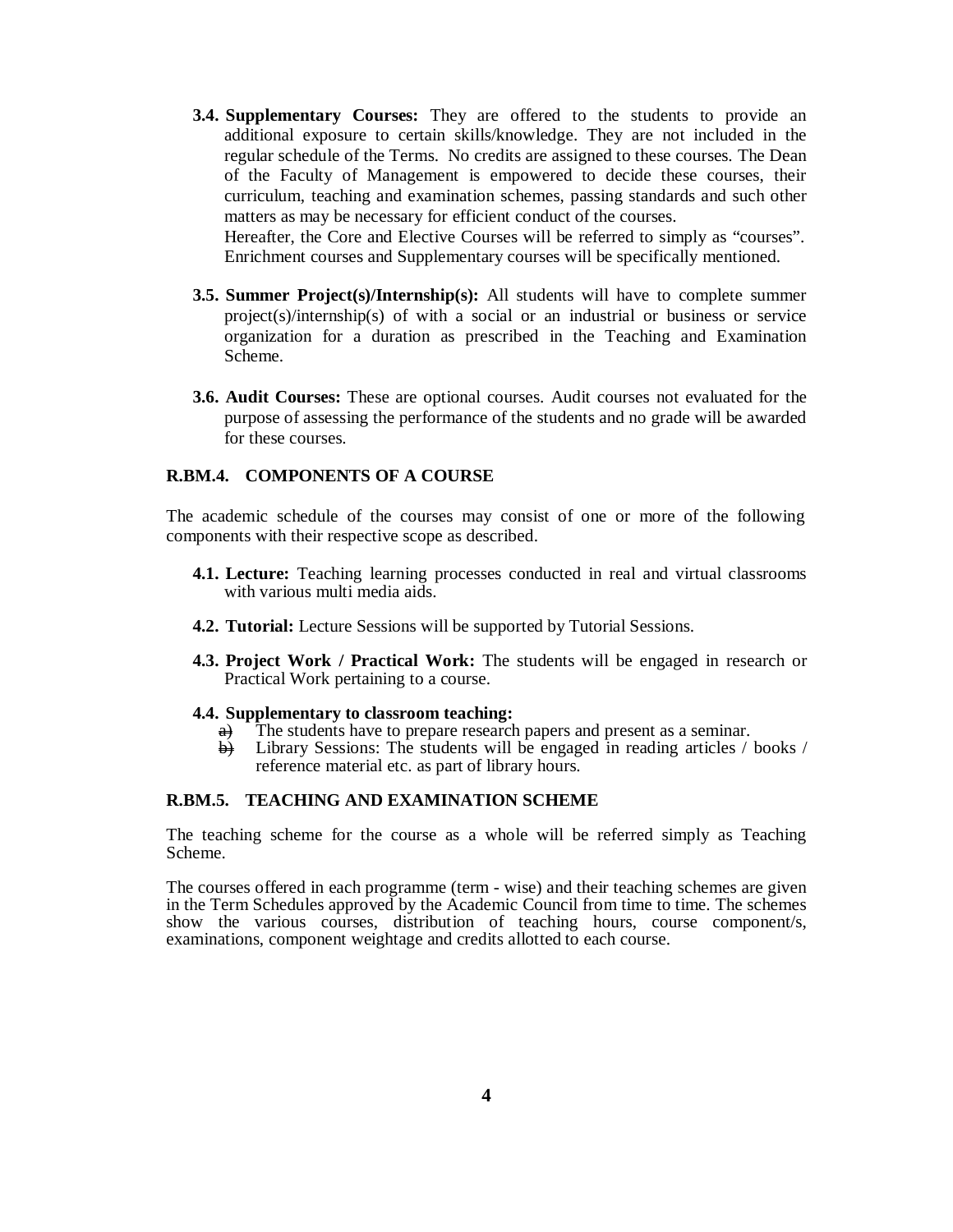## **R.BM.6. ASSESSMENTS**

**6.1.** For assessment of a course a student is evaluated on TWO components, viz. on a continuous basis through Continuous Evaluation Examination (CEE) that includes several sub-components such as Quizzes/Test, Assignment and Projects (Group/individual) etc. and at the end of the Term through a Term End Examination (TEE). The detailed scheme of the CEE will be notified by the Dean of the Faculty of Management before start of the academic year and the same will be notified to the students by way of course outline of each course before the commencement of each term. The TEE covers the entire syllabus of the course.

#### **6.2. Audit of Assessment Tools**

- $\theta$  Every Term the question papers used in different tests/examinations shall be submitted for the purpose of audit.
- b) Answer-Books, quiz papers, assignments, project reports, and any other assessment tools used, should be shown to the students and descriptive and detailed feedback should be given to an individual student.
- $e$ ) The faculty should maintain all assessed exercises and proper records of such feedback given to the students and submit to the office at the end of every Term. The Institute shall audit them with a suitable mechanism. Audit of assessed work of at least one course will be selected randomly by the Director.
- **6.3. Examiners:** All assessments both Term End Examination and Continuous Assessments will be carried out by the concerned faculty.
- **6.4. Additional Director:** The Additional Director, Department of Under-Graduate Studies in Management is responsible for performing all the Academic and Administrative activities of the Under Graduate (BBA) phase of the programme.

## **R.BM.7. REGISTRATION IN COURSES**

**7.1.** There are four categories of registration. All the four categories will be collectively referred to simply as Registration. Individual categories will be referred by their symbols. All Registration, wherever applicable, will be subject to the availability of courses. Registration will be done course-wise.

#### **7.2. Categories of Registration**

a) **Initial Registration (IR)** - In order to study a course for the first time, the student will register under the IR category. This will imply regular attendance for study of all components of that course and appearing at all examinations thereof. IR registrations for courses of a Term are to be done for ALL courses of that Term as shown in the Teaching Scheme; IR registration will not be permitted for lesser number of courses. The student who so registers (IR) for all courses of a Term will be considered as having been registered in that Term.

#### b) **Repeat Registration (RPR)**

**(i) Repeat-registration for Study of a Course [RS]:** A student is required to repeat the entire course including attending classes if he/she fails to meet the attendance requirement or due to any other reason as may be specified by the Institute. In such case the student is required to apply for Repeat Registration (RPR) to repeat the entire study of the course. This category will imply regular attendance to study all components (i.e. Lectures, CEE, LPW/PW  $&$  TEE as applicable) and appearing at all examinations thereof.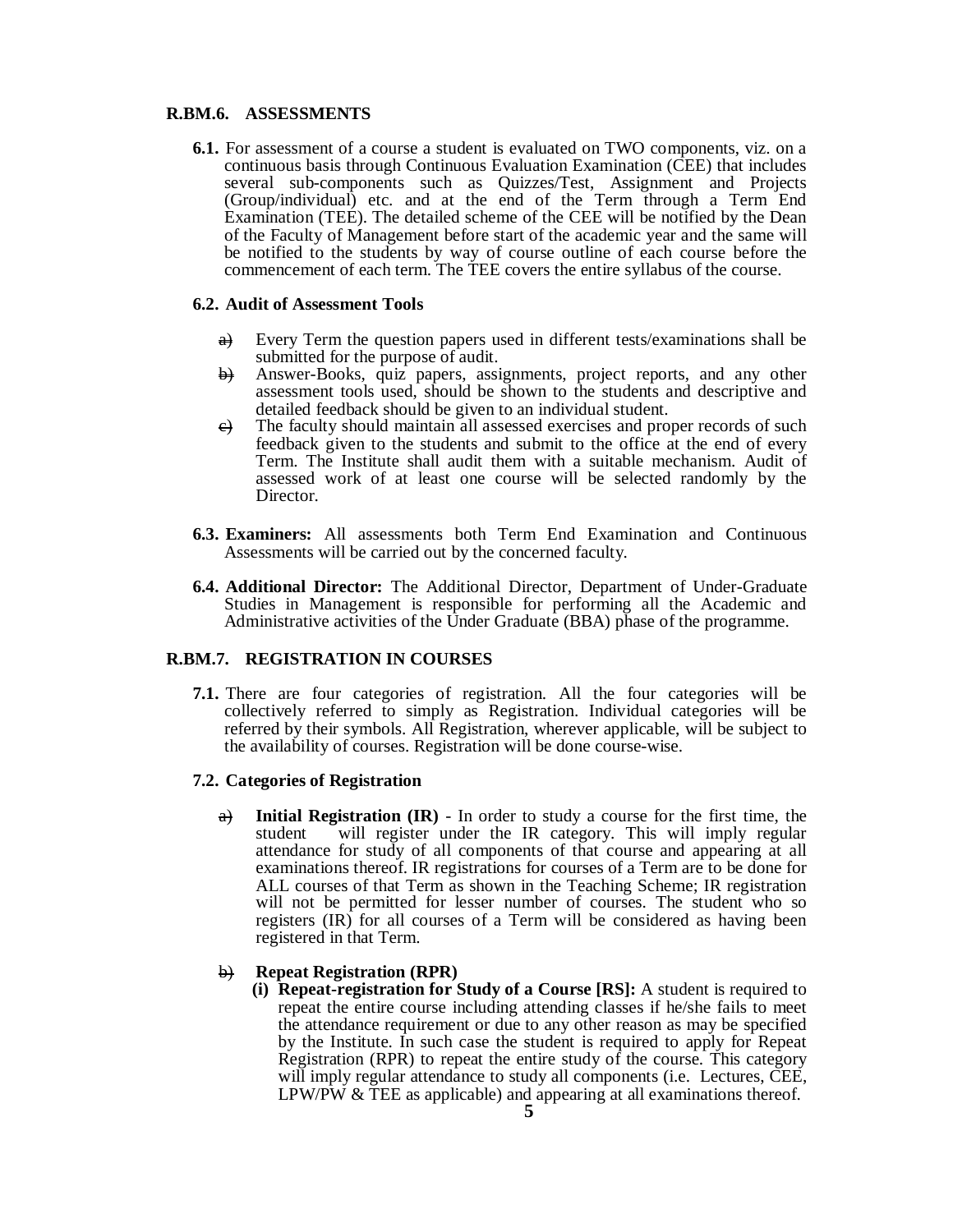- **(ii) Re-Registration (RER):** This registration is necessary for appearing again in a particular examination of a course. It will not involve regular attendance for studying the course. Re-Examination Registration will be in two categories. (a) Re- Registration for the Examinations of Continuous Evaluation component of a course [REC] and (b) Re- Registration for Term End Examination of a course [RET].
- c) **Approval of Registration:** Every student must apply in the prescribed form for registrations, as applicable. The decision on the student's request will be based on the availability of courses and applicable Regulations. The Additional Director / the Dean will issue appropriate orders for processing the application, including scrutiny, verification and final orders for the BBA phase and the MBA phase respectively.

# d) **Simultaneous Registration and Re-Registration in Different Categories:**

- Terms will be registered in chronological order.
- (ii) Partial registration in the scheduled courses of a term is not permitted.
- (iii) With reference to R.BM.11; a student who becomes eligible for IR registration in the next year must first register for all RER and RPR registrations, as applicable in his/her case.

## **GRADES**

**7.3. Performance Levels:** The Performance level of the student in any course will be adjudged in terms of the letter grades, and grade points. Table  $-1$  provides significance of letter grades along with its equivalent grade points.

| Table 1 : Letter Grades and their significance |                            |                               |  |  |
|------------------------------------------------|----------------------------|-------------------------------|--|--|
| <u>Grade</u>                                   | <b>Qualitative Meaning</b> | <b>Equivalent Grade Point</b> |  |  |
| $\Omega$                                       | (GO)                       | <u>(g)</u>                    |  |  |
| $A+$                                           | Excellent                  | 10                            |  |  |
| A                                              | Creditable                 | 9                             |  |  |
| $B+$                                           | Very Good                  | 8                             |  |  |
| B                                              | Good                       |                               |  |  |
| C+                                             | Satisfactory               | 6                             |  |  |
| IF                                             | Interim Fail               |                               |  |  |
| FF                                             | Fail                       |                               |  |  |
|                                                |                            |                               |  |  |

**Table 1 : Letter Grades and their significance**

#### **R.BM.8. SCOPE OF EXAMINATIONS AND ASSESSMENT**

In order to pass a course, the students will have to pass all examinations of that course. The scope of examinations and the method of assessment are as follows:

**8.1.** In all mark based assessment, the overall percentage marks, if fractional, will be rounded off to the next higher integer value.

**Continuous Evaluation Examination – CEE (IR & RPR Registration):** The learning of the students will be continuously assessed during the Term and given marks. Oral examination will be included in the assessment at all possible stages. The total marks of components of continuous evaluation will be aggregated based on their *inter se* weights to give the overall percentage of marks in the CEE examination.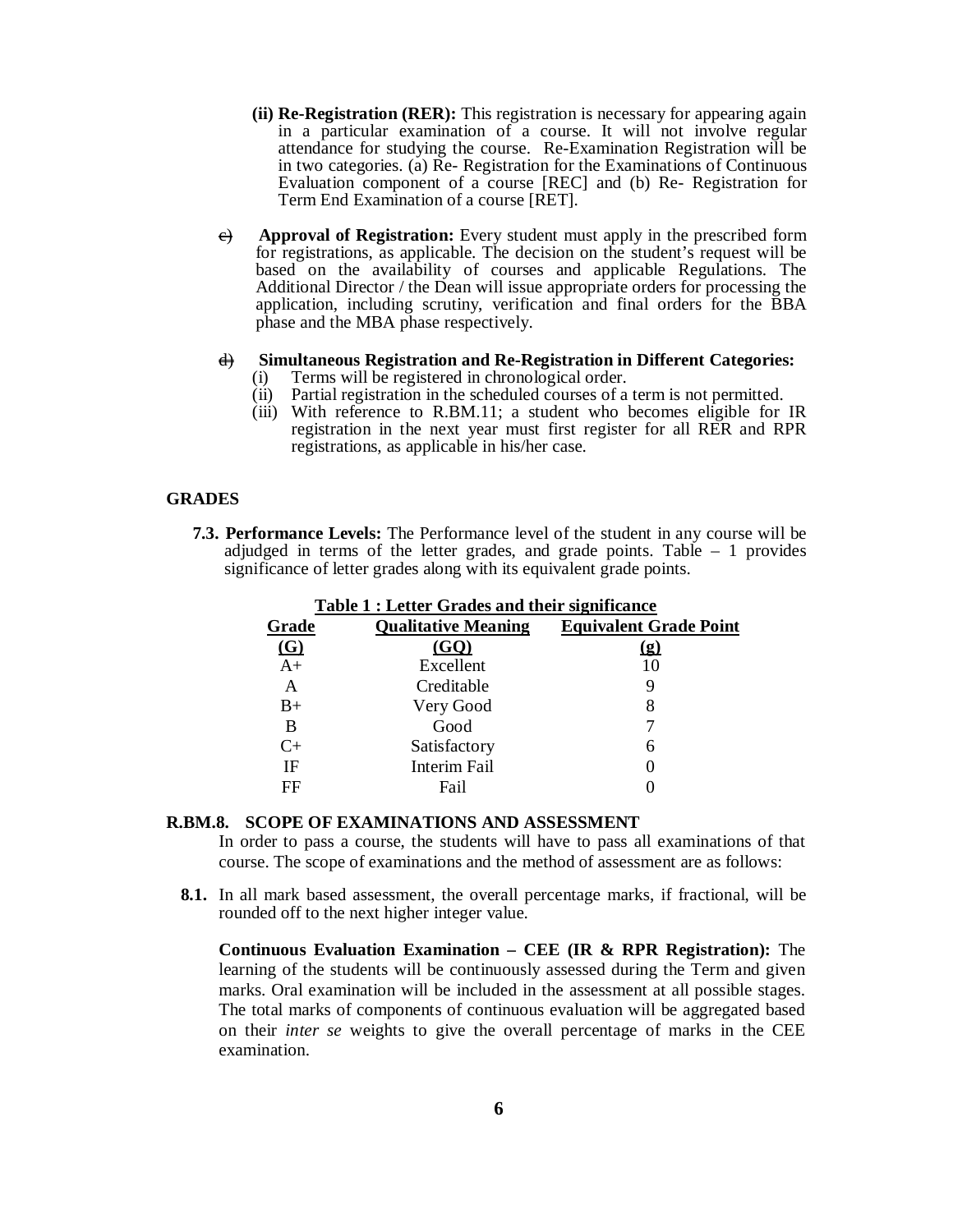- **8.2.** If a student fails in CEE, the student will not be permitted to appear in TEE of that course and the student will have to seek REC.
- **8.3. Term End Examination TEE [IR & RPR Registration]:** The expression 'Term End Examination' refers to the Hall Examination of a course taken at the end of a Term. The TEE of a course will cover the entire syllabus of the course. The assessment will be mark based as per normal practice in the hall examinations.

#### **8.4. Supplementary Examination (SPE)**

(RER registration, grade IF in TEE) The Institute may decide to hold a Supplementary Examination (SPE) for TEEs at the end of each term for students who have obtained grade IF(O) and/or IF(T) in a course. Such students will have to seek RER registration to take up SPE.

**8.5. Schedules of TEE and SPE:** TEEs of all courses of the programme, as per the teaching scheme, will be held at the end of each terms. The term-end Supplementary Examinations (SPE) will be held after the TEEs of the respective terms during the Under-Graduate Phase of the programme and will be for only those courses that are offered in that term. The year-end Supplementary Examinations (SPE) will be held at the end of

academic year during the Post-Graduate Phase of the programme and will be for only those courses that are offered in that academic year.

- **8.6.** *Only for MBA Phase:* If the course instructor desires that there should be an open book examination in a course in any TEE, s/he may make a suitable recommendation to the Programme Committee. Final approval of the Dean will be necessary before the scheme is implemented. This method of examination must be announced to the students through the Course Outline before the commencement of the respective course.
- **8.7.** Absence in any examination with or without Regular Approval will be assigned Zero [0] marks. However, during the Post-Graduate phase, if a student fails to appear in TEE of any course due to extraordinary reasons/circumstances such as self-hospitalization, complete physical immobility, or death of immediate family member (parents or siblings only) may be permitted to take up a Make-up Examination subject to submission of an application along with relevant valid documents and approval from the Dean, Faculty of Management.

## **R.BM.9. GRANTING OF TERM**

- **9.1.** The Term will be granted course-wise.
- **9.2.** The granting of Term for all the students (IR, RPR) will depend on the compliance of maintaining minimum 85% attendance in all components of the course (as applicable) Regular approval for remaining absent up to 15% is necessary.
- **9.3.** The student who has been given category NT may appeal to the Appeal Committee giving full reasons for his default. The decision of the Committee in all such cases will be final.
- **9.4.** The student who is given NT category will not be permitted to appear in TEE of the concerned course. S/he will also be given grade FF in that course.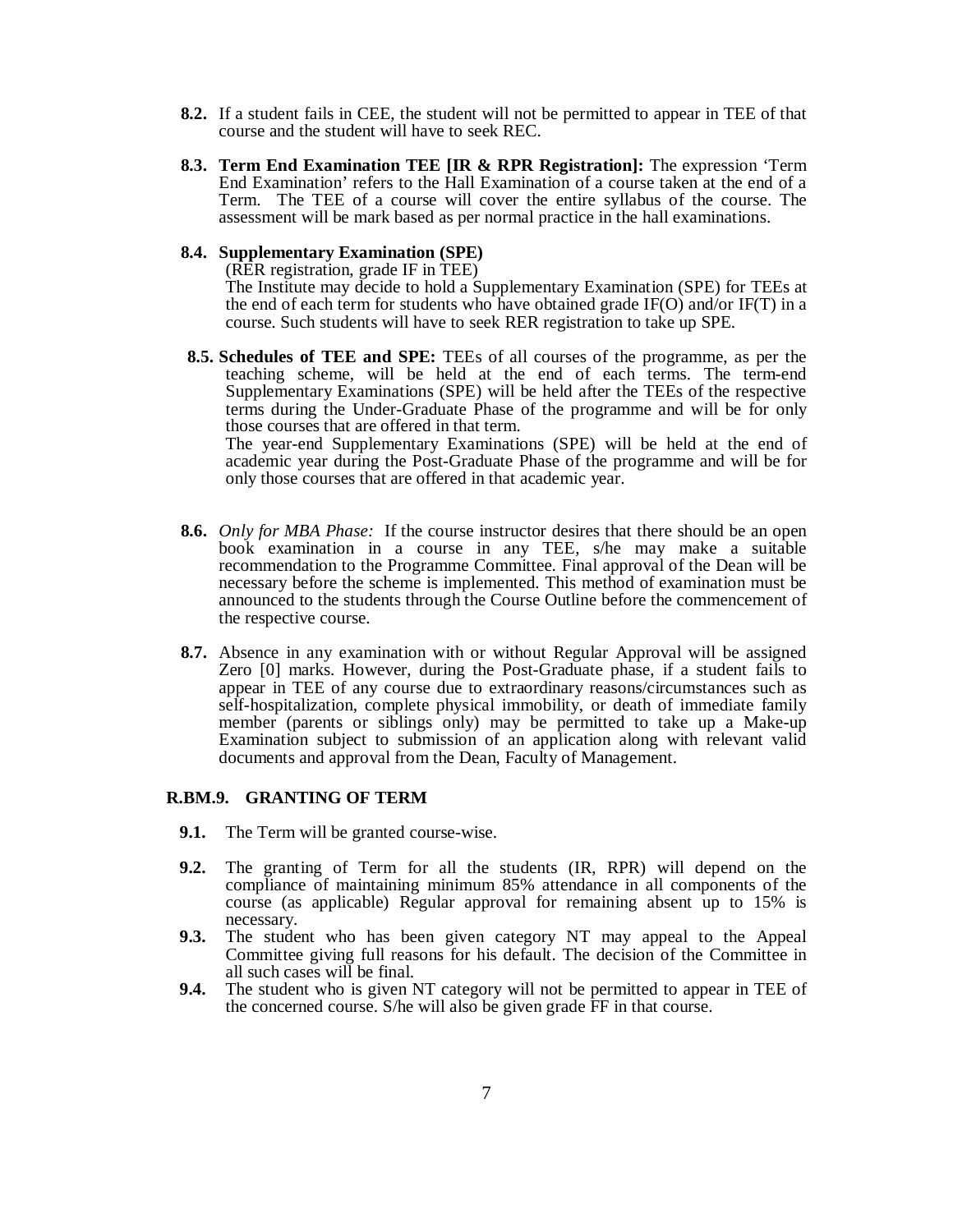## **R.BM.10. GRADING SYSTEM**

**10.1. CEE, LPW and TEE:** Grades for the CEE, LPW and TEE examinations will be given on the basis of the percentage marks obtained by the student in the respective examinations. In the normal course, a student (IR, RPR) and category GT will appear for TEE after his CEE and LPW examination, in the same Term. Table 2 shall be referred for converting percentage marks into corresponding Grades (G) for CEE, LPW and TEE/SPE.

| Table 2: Conversion of Marks to Grades in CEE & TEE |           |  |
|-----------------------------------------------------|-----------|--|
| % marks                                             | Grade(G)  |  |
| 90 and above                                        | $A+$      |  |
| 80-89                                               | A         |  |
| 70-79                                               | B+        |  |
| 60-69                                               | В         |  |
| 50-59                                               | $C+$      |  |
| 40-49                                               | $\subset$ |  |
| Less than 40                                        | ΙF        |  |

# **10.2. Course Grade**

Course grade will be given only when the student meets the standards of passing all components and the course as referred in R.MBAFT 13.1 and R.MBAFT 13.2.

Marks of TEE/ SPE, CEE and LPW (as applicable) examinations shall first be aggregated on the basis of the component / *inter se* weights given in the Teaching Scheme. After the aggregate marks of the entire group are so calculated, the performance of each student in the course as a whole will be assigned a grade based on his aggregate percentage viewed in relation to the overall performance of the group.

In giving relative grades, the number and designation of various grades (G) shall be kept the same as shown in Table 3. The cut off percentages of relative grading will be decided subject to the guidelines prescribed by the Academic Council.

The Transcript will show only the Course Grade and not the Component Grades.

**10.3.** The Institute uses absolute grading system in case the grading is performed for 30 or less than 30 students. The following Table – 3 provides the conversion of marks in letter grades.

| Table – 3: Conversion of Marks into Grades in a Course |          |  |
|--------------------------------------------------------|----------|--|
| % marks                                                | Grade(G) |  |
| 90 and above                                           | $A+$     |  |
| 80-89                                                  | A        |  |
| 70-79                                                  | $B+$     |  |
| $60 - 69$                                              | B        |  |
| 50-59                                                  | $C_{+}$  |  |
| Below 50                                               | ΙF       |  |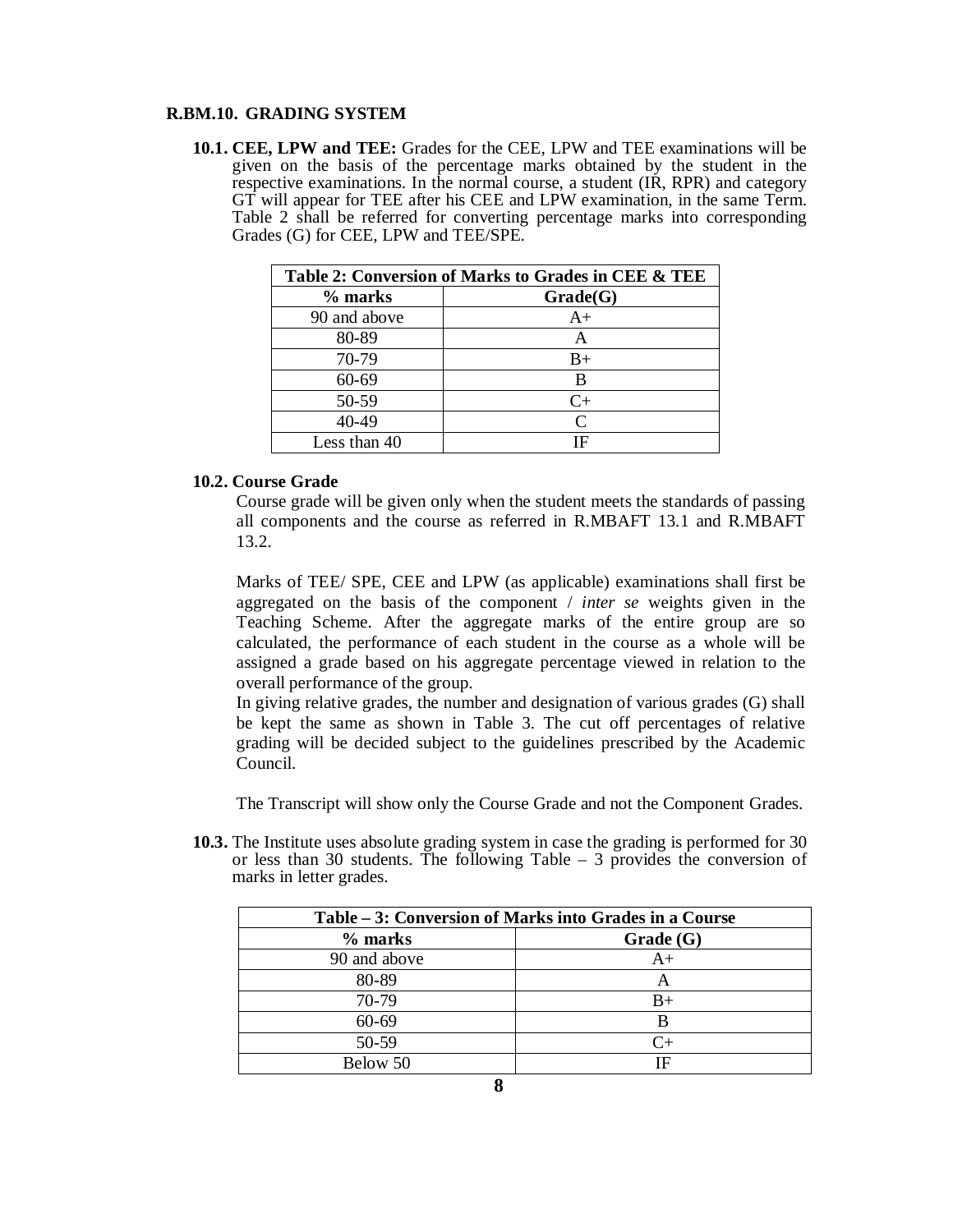**10.4.** Absolute grading is followed for grading all courses that do not have Term End Examinations, Credit based Internships, Enrichment Courses, Field Courses and for all examinations of RPR/RER category.

## **R.BM.11. INTERPRETATION OF GRADES**

**11.1.** Grade C+ is the minimum for passing a course. Grade C is the minimum for passing a component of a course.

#### **11.2. Grade FF:**

(i) If this grade is given because of NT (R.BM.10), the student will have to seek RS registration respectively for repeat study of the course.

**11.3. Grade IF:** This is an interim fail grade given in CE, TEE and overall fail in a course, as under:

| Performance       | Grade |
|-------------------|-------|
| Fail in CEE       | IF(C) |
| Fail in TEE       | IF(T) |
| Overall Fail in a | IF(O) |
| course            |       |

## **R.BM.12. PASSING STANDARDS**

**12.1. Criteria for successful completion of a Component:** 

The standards of passing a component are given below.

CEE / LPW/ TEE - a minimum Letter Grade C

#### **12.2. Criteria for successful completion of a course:**

In order to successfully complete a course, a student is required to obtain a minimum Letter Grade "C+" overall in a course.

**12.3.** A student who is awarded IF(T) and/or IF(O) may be allowed to appear in SPE of not more than EIGHT course in a year during the Under-Graduate phase to improve this grade. Similarly, a student who is awarded IF(T) and/or IF(O) may be allowed to appear in SPE of not more than FIVE course in a year during the Post-Graduate phase to improve this grade.

#### **12.4. Criteria for Successful Completion of a Year:**

For successful completion of each year, a student shall fulfill the following conditions:

- a) S/he should not obtain "IF/FF" grade in any course.
- b) S/he should not obtain CGPA less than 6.0

## **12.5. Conditional Promotion (CP) to Subsequent Year during Under-Graduate Phase of the programme:**

If a student is unable to meet the academic standards at the end of the first/second year, s/he can be given conditional promotion to the second/third year provided s/he meets the following conditions excluding Summer Internship(s) and Supplementary courses: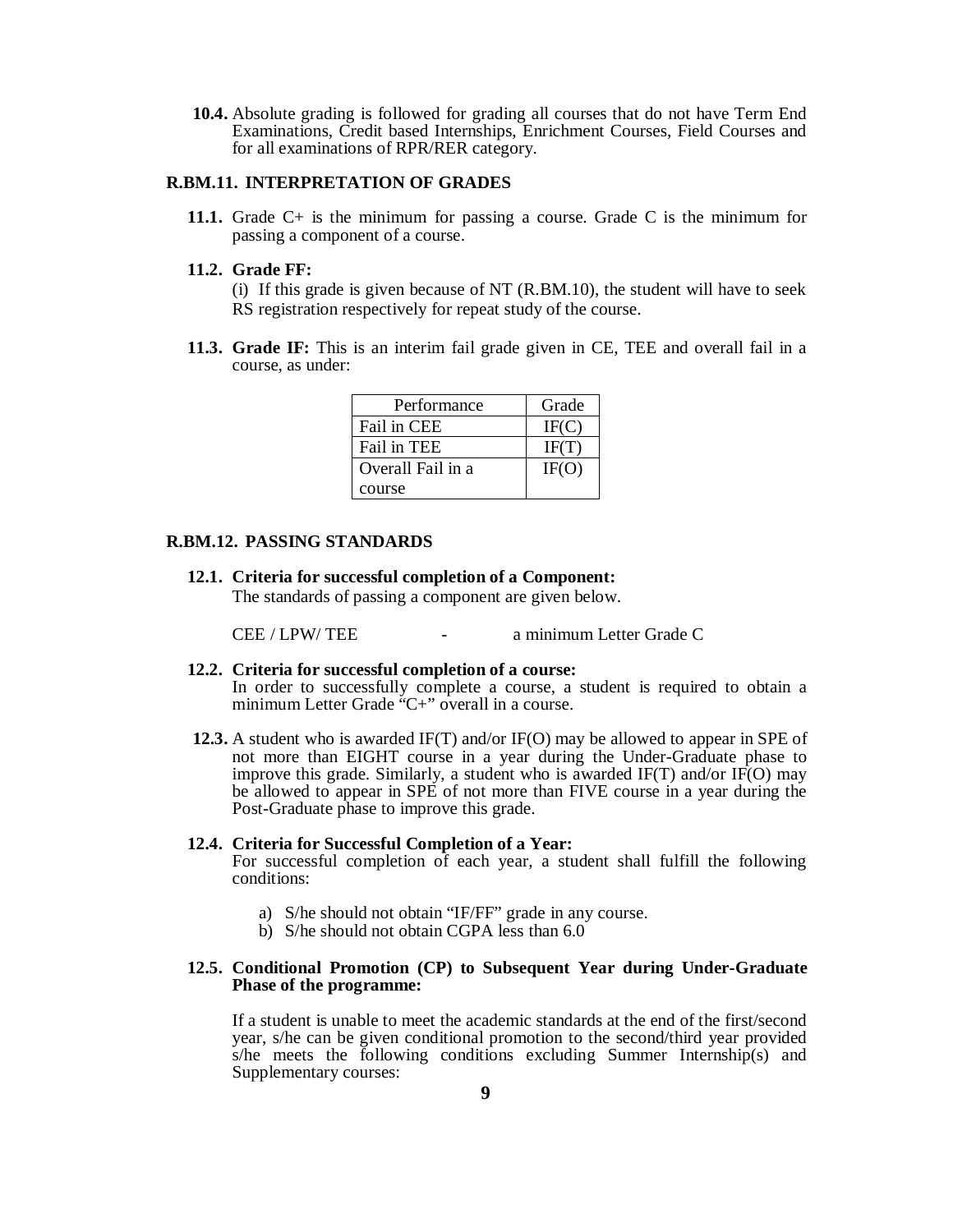- **(i)** S/he has grade "IF (C) or IF (O) or IF (T) or FF" in not more than TWO courses in any Term.
- **(ii)** S/he has grade "IF (C) or IF (O) or IF (T) or FF" in not more than FOUR courses at any given point of time in the course of study.

#### **12.6. Conditional Promotion (CP) to Subsequent Year during Post-Graduate Phase of the programme:**

If a student is unable to meet the academic standards at the end of the fourth year, s/he can be given conditional promotion to the fifth year provided s/he meets the following conditions excluding Summer Internship(s) and Supplementary courses:

- **(i)** S/he has grade "IF (C) or IF (O) or IF (T) or FF" in not more than TWO courses in any Term.
- **(ii)** S/he has grade "IF (C) or IF (O) or IF (T) or FF" in not more than THREE courses in the fourth year.
- **12.7.** A student who is conditionally promoted (CP) to the next year is required to meet the minimum academic standards of successful completion of the that year by repeating required number of courses during the next year. Such students will have the following options to repeat the minimum academic standards:
	- **(i)** to repeat TEE along with the regular offering of the programme in the subsequent academic year **OR**
	- **(ii)** to repeat both CEE and TEE along with the regular offering of the programme in the subsequent academic year

In such case, S/he will have to apply for a Repeat Registration (RR) as per the applicable category of RR. In case, s/he opts to repeat CEE then s/he has to repeat TEE also.

- **12.8.** If a student gets IF(C) in a course, then s/he will have to appear in CEE and TEE by registering for REC and RET respectively along with the regular offering of the programme in the next academic year in order to successfully complete such courses.
- **12.9.** If a student gets FF in a course, then s/he will have to register for RS and attend all the components (as referred in R.MBAFT.4) of that course along with the regular offering of the programme in the next academic year and appear in CEE and TEE in order to successfully complete such courses.
- **12.10.Failure in Promotion:** If a student fails to meet the requirements of promotion to the next year, he/she will not be allowed to pursue the next year unless he/she meets with the conditions as an Ex-student.

#### **12.11.Promotion from Under-Graduate phase to Post-Graduate phase:**  A student is required to complete all requirements of the Under-Graduate phase (first three years) successfully in order to be promoted to the Post-Graduate phase of the programme.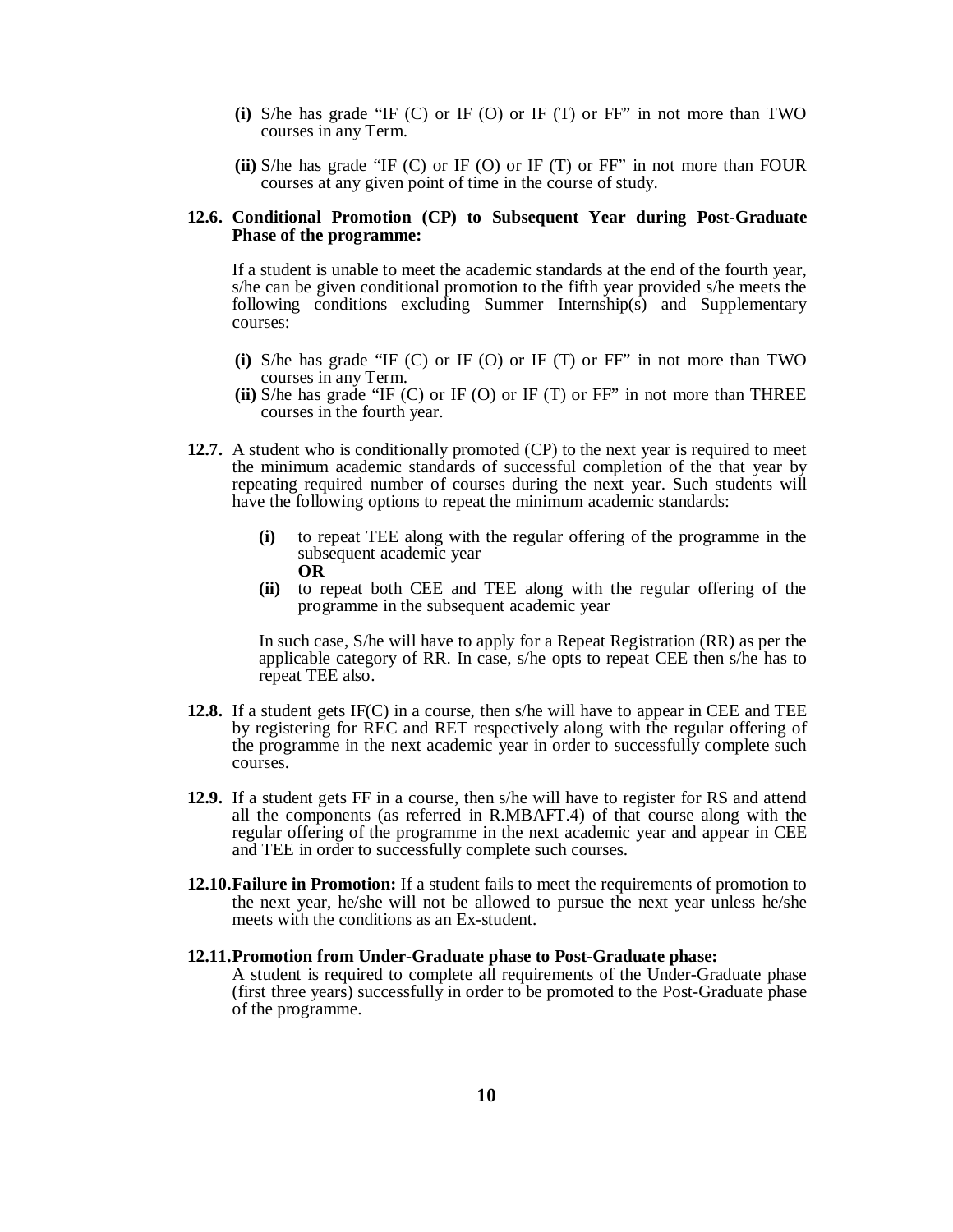- **12.12.**A student who has IF (O or T or C) or FF for any course(s) at the end of the third year after having appeared the term-end SPE held for ninth term, s/he is given an opportunity to improve and meet the academic passing standards by repeating the study of such course before the commencement of the MBA Phase. In these cases, the student may have an option to repeat only TEE or CEE and TEE both. A student is allowed to reappear for a maximum of FOUR courses. The student must register for the applicable category of RPR in all such cases.
- **12.13.**The student who has once passed an examination will not be allowed to appear at it again.

## **R.BM.13. PERFORMANCE LEVELS**

- **13.1. Grade Point Averages (GPA):** The performance level of the students in credited courses at different stages of his study is given by the following measures.
- **13.2. Term GPA (TGPA):** The Term GPA shall be computed by multiplying the earned course grade points by the corresponding course credit and the resultant value shall be divided by the total credit of the Term.
- **13.3. Cumulative Grade Point Average (CGPA):** Similarly, GPA of a year and Cumulative Grade Point Average (CGPA) at any stage of study shall be computed by multiplying the grade points of the earned courses till that point of time by the corresponding course credits and the resultant value shall be divided by the total credits of the earned courses.
- **13.4. Programme GPA (PGPA):** Programme GPA refers to the CGPA of the entire Programme, on completion of the Programme. Course Grade, Credits, Grade Points and TGPA/CGPA will be mentioned in the term Grade Report.
- **13.5. Class and Percentage (%) Marks:** In case, there is equivalence between GPA values and Class / % marks is desired, the same can be obtained as given below: % marks =  $(GPA - 0.50)$  \* 10

| <b>GPA Value</b>        | <b>Percentage</b> | <b>Equivalent Class</b>       |
|-------------------------|-------------------|-------------------------------|
| $6.00 \text{ to } 6.49$ | 55% to 59%        | Second                        |
| 6.50 to 7.49            | $60\%$ to $69\%$  | First                         |
| 7.50 and above          | 70% and above     | <b>First with Distinction</b> |

#### **R.BM.14.AWARD OF DEGREE**

- **14.1.** To qualify for the award of "INTEGRATED BACHELOR OF BUSINESS ADMINISTRATION-MASTER OF BUSINESS ADMINISTRATION" degree a student is required
- a) to complete all requirements of the Under-Graduate phase (first three years) successfully with a minimum CGPA of 6.0.
- $\rightarrow$  to complete all requirements of the Post-Graduate phase (fourth year & fifth year) successfully with a minimum CGPA of 6.0.
- $\overrightarrow{e}$  to successfully complete the prescribed credits of the programme as specified in the Teaching and Examination Scheme
- $\overrightarrow{d}$  to successfully complete Supplementary Course(s) requirement as specified in the Teaching and Examination Scheme with a minimum grade 'satisfactory'. If a student gets 'unsatisfactory' grade, s/he is required to improve the Supplementary  $Course(s)$  grade in the scheme as prescribed by the Dean, Faculty of Management.